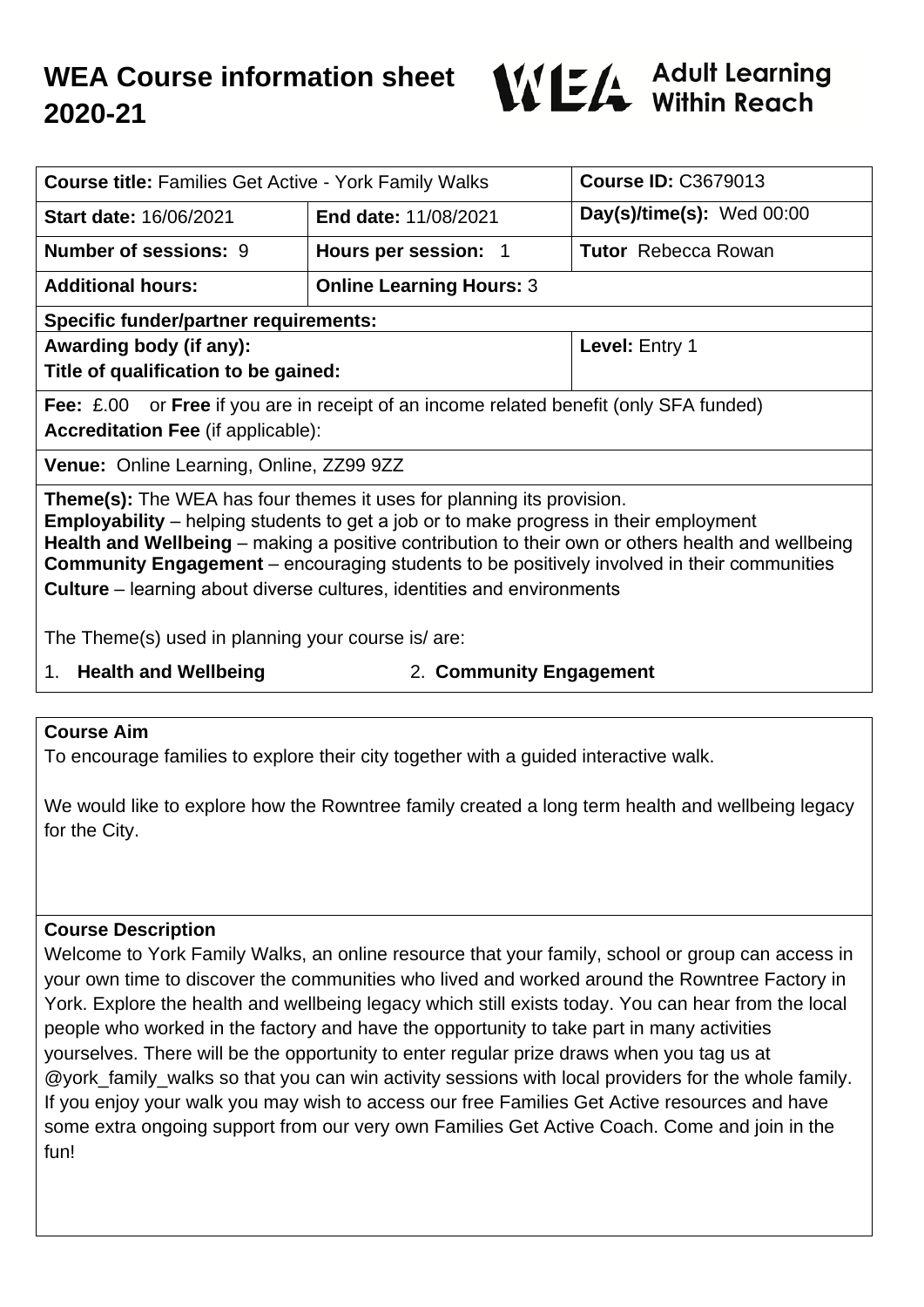### **Do I need any particular skills or experience?**

- You will need your own personal email address so that you're able to login to the WEA's digital learning platform: WEA Canvas. You will need to be able to understand how to follow URL links to pages on the internet. If you want to understand more about Canvas please visit: http://bit.ly/WEAonline

- No skills or experience needed
- This course is for beginners
- This course is for people with little spoken English

## **What will I achieve?**

## **By the end of the course I will be able to:**

1. By the end of the walk I will have gained some ideas about how to get active with my family for free

2. By the end of the walk I will feel more confident around my city and know where to look for activity groups for my family

3. By the end of the walk I will learn about the Rowntree Family and their contribution to health, wellbeing and activity in York

4. By the end of the walk I will learn more about the families get active project and decide if I would like to start a free 1:1 programme with them

5. By the end of the walk I will upload my photographs to the sharing platform

### **What teaching methods will be used and will there be work outside of the class?**

- The WEA's digital learning platform, Canvas will be used to provide resources or to support lessons, enable assessment, provide learner feedback and for other activities for individuals away from the course. If you want to understand more about our digital learning platform please visit: http://bit.ly/WEAonline

- You will be expected to carry out a range of activities in your own time

### **What kind of feedback can I expect from the tutor?**

- You will be able to keep a record of your progress and achievement using photos, audio, text or

documents uploaded into the WEA's digital learning platform, WEA Canvas.

- You will be able to keep a digital portfolio of your work on WEA's digital learning platform, Canvas.

# **What else do I need to know? Is there anything I need to bring?**

- You will also need access to the internet outside of your sessions. You could do this using a smart phone, tablet, laptop or a desktop computer (at home or through a library etc.).

- You will need a personal email address to join the WEA's digital learning platform, Canvas so that you can receive resources, record your progress and achievement and to work with others and share ideas. If you want to understand more about our digital learning platform please visit: http://bit.ly/WEAonline